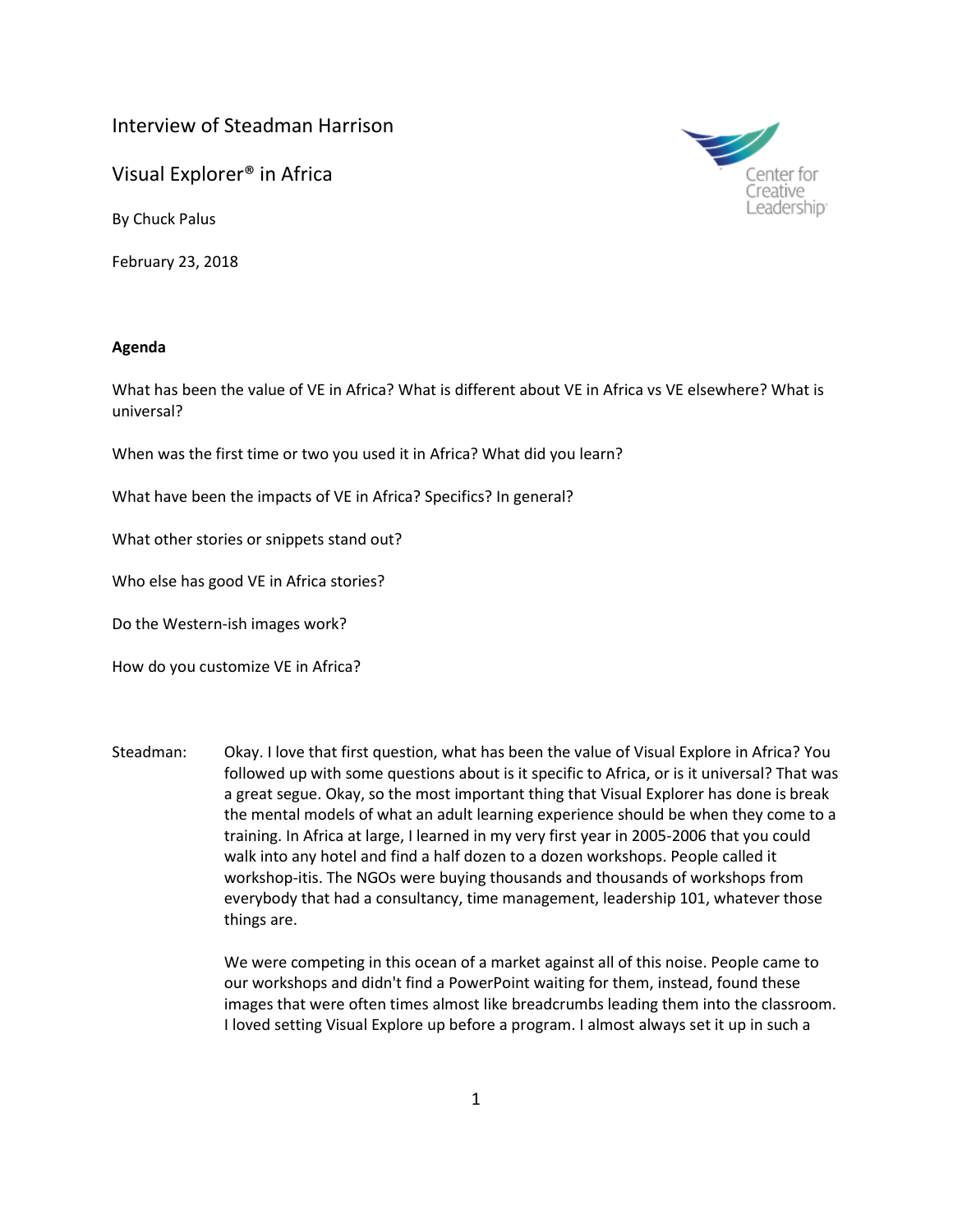way that it was the first thing that the participants saw. I had to compete with hotel staff and cleanup crews. I think I've told you some of those stories before about things getting cleaned up before I was able to use them, and someone handing me this wonderful stack of images after I had taken lots of time to put them out in perfect order. Yeah, it broke the mental models, and people said, "Oh, this is not like a normal workshop. This is different." That was the most powerful effect. It broke the expectation set, and we were able to jumpstart workshops.

- Chuck: Great. What was the mental model they came in with?
- Steadman: The mental model they came in with was that they were going to get a three-ring binder and have a PowerPoint presentation from a subject matter expert. The idea that they were going to very quickly dive into a dialog with a very simple framing question like, "What is leadership?," or, "Where are you coming from?" on a flip chart, that was, yes, a shock to most people, and the fact that we lingered. We spent 45 minutes on this exercise where people were talking to each other rather than being talked to from the front of the room.
- Chuck: Is that also a big mental model about who's talking to whom?
- Steadman: I definitely think so, yeah. I think, again, maybe even more so in Africa, and also India and other parts of the world, people feel like they're paying to be talked to. So they come expecting wisdom to be imparted from the front of the room, and that this person who has a credential is somehow going to take what's in their head and get it out and put it into theirs so that they're better for it. There's a rote learning history that's there as well in Africa. Children are taught to memorize exactly what the professor says and be able to regurgitate that. That frame has carried over, and you get long lectures and long-winded speeches from facilitators that truly aren't facilitating and are trying to teach knowledge.

You said, "What is different about VE in Africa versus else where?" I think another value of Visual Explorer is that it cuts across language and culture barriers. I think that's universal, but you have to remember, especially in Africa, people are typically bi or trilingual at a minimum. They usually have their tribal language, which they learn first, which is their heart language, which they quickly move beyond, especially in writing. They have a regional language, which is second. They have a tribal language, then they learn Swahili or Amharic, which is the large regional language. Then thirdly, they learn English as the working language. You just have to think about how far removed English is from their heart language and from the things that they learned growing up. In a country like Ethiopia you have 88 tribes. Each of those have their own language, but they're also some of the most diverse cultures on the planet. You can read magazines or pick up books on Africa and see just how crazy-different those cultures are.

What Visual Explorer does is it quickly transcends language barriers and culture barriers. It brings something to the table that allows the person to speak from their own perspective, use their own words, and, often, revert to their own comfort zones in terms of languages, so they don't stay in English. If they're in a group that all speaks Swahili they defer to Swahili, or if they're in a group that all speaks Oromo they all drop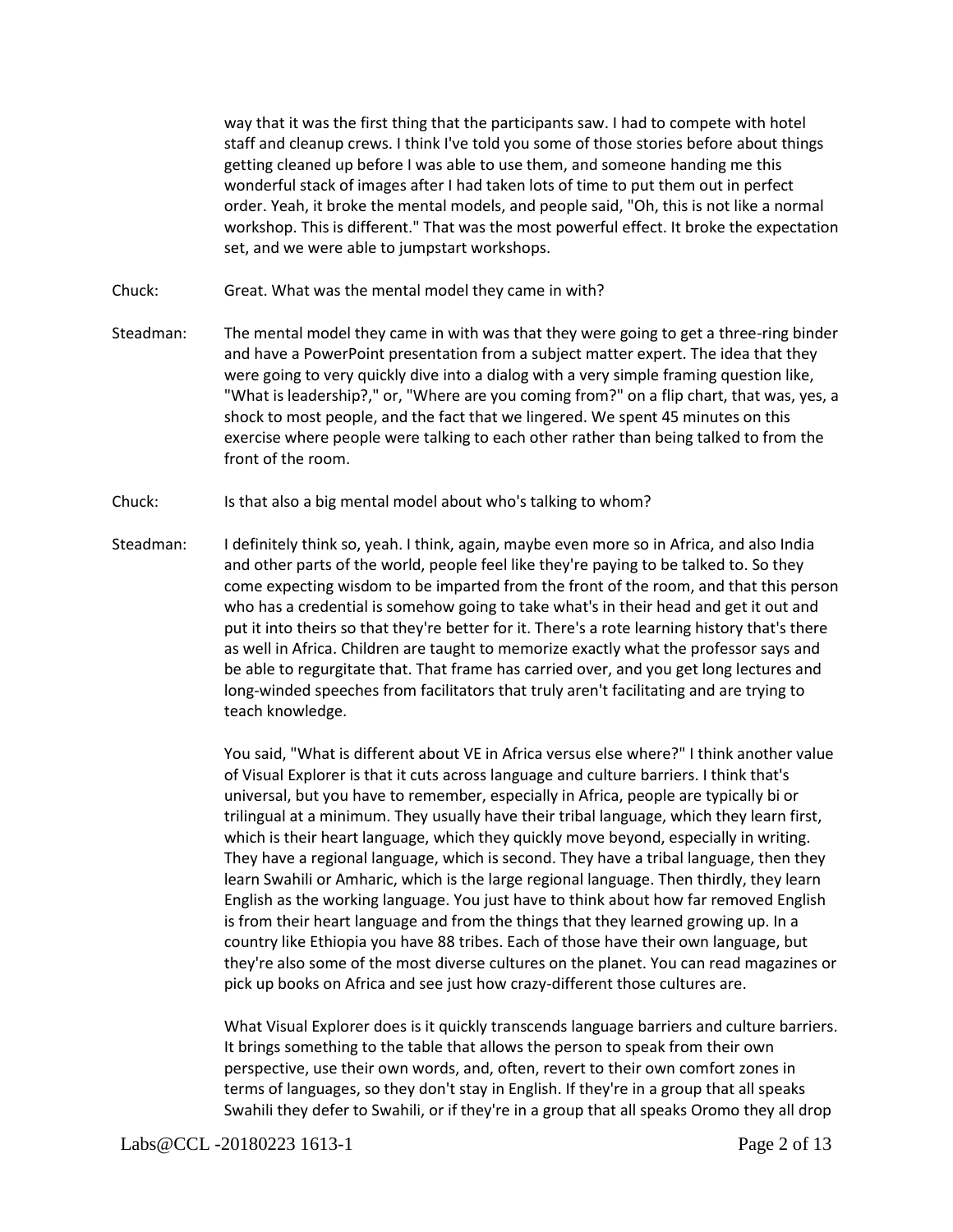down to the local tribal language and they speak in Oromo. It's great that it frees people up. I've loved walking around rooms before where we might have 40 people in a training, and you can imagine six, seven tables, and you might have three or four languages being spoken simultaneously in the classroom in Africa.

- Chuck: Do you ever have situations where people at the table don't have any languages in common, and they're using VE?
- Steadman: I have not witnessed a place where there is no language in common. I have certainly seen people leveraging VE in a room where maybe two or three languages are spoken and people done speak each other's languages. I think about going to Mozambique, and the majority of the room speaking Portuguese, a good group speaking English, a good group speaking French in one electoral training. People would still watch and attend to the VE being described in a language that they don't understand, and they're following it, so they're able to actually follow along.

As a facilitator, I feel like I have been able to bridge language gaps because I can watch a group debriefing Visual Explorer, say, in Hebrew or in Arabic or in Amharic, and I can chime-in with reflections in English and catch people off guard. The reason is because you've experienced the flow of the conversation enough, and you know that they're describing the image. I can chime in with something like, "You know? That's one of my favorite images. I love this about it." It feels like I am able to somehow understand exactly what they're speaking and saying. You get enough of the language in terms of details about leadership or other things that you start to feel like you can actually chime on multiple levels, and that's an interesting interplay.

- Chuck: Very cool. One thing I think I'm hearing is that there's more channels for communication and empathy with Visual Explorer?
- Steadman: Yeah, absolutely.
- Chuck: I hear you being empathic with people even though you don't share a language, you share visual imagery.
- Steadman: I think it's helped, now that you say that. I hadn't thought about cultures across generation divides. I remember we weren't really accustomed to working with youth. In some of our very first youth programs, you can imagine, we used Visual Explorer as the first go-to tool. Hearing young people talk about the way in which they saw leadership through the images that they chose and through the conversations that Visual Explorer allowed gave me a much deeper understanding of what it was that the next generation coming up understood and saw, how they saw hierarchy, how they saw, particularly, things direction, alignment, commitment, which we can come back to. Yeah, that empathy was certainly stirred up in talking to youth for the first time. I thought of myself as younger, and so suddenly I was hearing conversations and understanding things from a new perspective, and VE was the medium for that.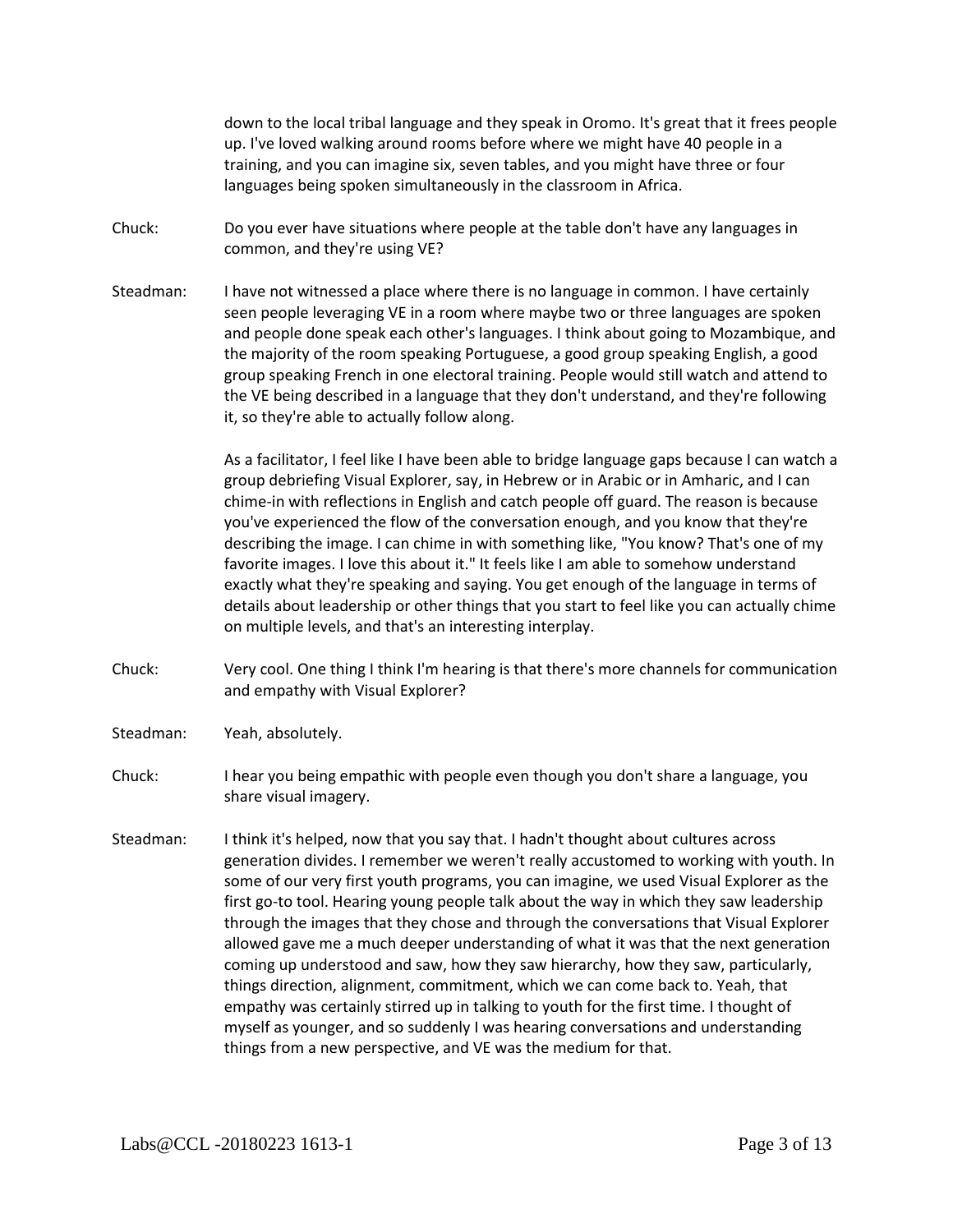- Chuck: I've been in these kinds of multicultural groups where language isn't shared as a first language, and one thing I often notice is that there's a lot of hesitancy and formality. Sometimes a few people tend to dominate. People will defer, people are insecure or they're shy because they don't speak very well. All these things, in my experience, sort of tend to flatten, and then what happens you get a lot of people that just don't participate, or they participate very little. Can you say, is that your experience, and does Visual Explorer help address that?
- Steadman: Most certainly. I think in the African culture it's even a steeper hierarchy effect, so when you walk into a room eye contact defers to the person who's at the top of the org chart. If you have a minister, not in the religious sense, but minister of finance, everyone is looking visually at the minister of finance. Even as you come in and you sit down, people position themselves and stare at the person who is the most senior in the room. There is this expectation that the person who is facilitating will address that person first, linger in terms of their eye contact or conversation or dialog with that person, defer to them to answer a question either first or last, depending on the questions being posed.

Yeah, what happens with Visual Explorer, when you introduce it early in a program, is that that gets shattered, that ability to keep an eye on your senior leader, because you're in a small group you're not in a row. You're holding an image, you're speaking to the image, it's captivating. That melts away, and it sort of retrains the brain. Even as you come back to a next step in the exercise, people don't go back into that habit. They actually linger in this flatter organizational structure and space where they hear each other. They share their air time better.

- Chuck: Nice. Yeah, so what about the Western style of the images? We've talked about this. In spite of our attempts to make them global, but they have this Westernized bias, and then you take these to Africa. I think a lot of us would assume that you're in danger of insulting people or confusing them. Tell me about that. Are the Westernized images a problem? Then, I'm also aware that you've chosen other images and customized VE for local context, so say something about that too.
- Steadman: I think that the thing that we noticed early-on was when we brought the original Visual Explorer image deck to Africa, people gravitated towards imagery that they saw in their day-to-day world. You may remember the image of the donkey with its legs tied, that's actually something I had never seen before. I might use it as a Westerner because I can make all sort of connections to it, but people in Africa chose that because it's something that they had experienced. They chose an eagle with a fish in its hand because they've seen that. They weren't as interested in things that were outside of their own experience set. That stood out to us, and we wanted to inject more imagery that actually connected with the day-to-day lives of people in Africa.

I think we've done that with some of the more recent versions through CCL Labs. I was reflecting on this because you had put it as a question, "Do the Western images work?" I would say they work, but they work and odd ways, and I like the oddity. I think that it's actually fun as long as you don't allow it to diminish your respect for the user of the card or the image. As an example, there's one where you have a microscopic image of, I'm sure it's like a ... Oh, what's the bug, or dust mite? You see this dust mite blown up. I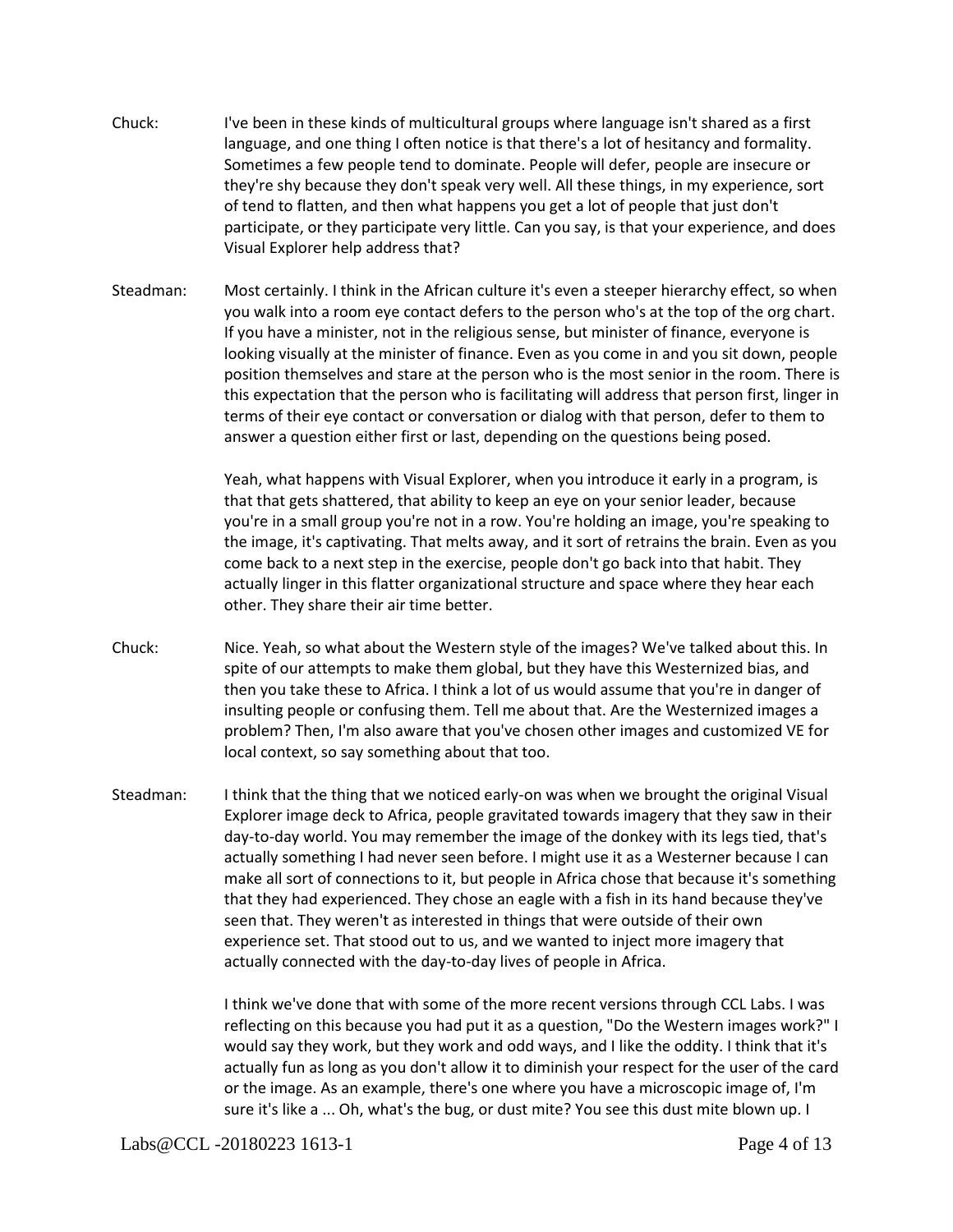|           | remember hearing somebody say, "So this bug is hungry. She wants to grow bigger."<br>They were describing, sort of empathizing with this bug and connecting it back to<br>leadership in a way that I would have never imagined. Yet, it made sense. It actually<br>found its structure, it found its place. It had its own rhyme and rhythm.                                                                                                                                                                                    |
|-----------|---------------------------------------------------------------------------------------------------------------------------------------------------------------------------------------------------------------------------------------------------------------------------------------------------------------------------------------------------------------------------------------------------------------------------------------------------------------------------------------------------------------------------------|
|           | There was another image early-on. I think that it had a young guy with a blue sky behind<br>him, and he's jumping with a skateboard. Someone said something, "That man is<br>dropping from the sky without a parachute." There were things that puzzled them or<br>presented curiosity or had some interesting way of interpreting it that I would have<br>never seen or heard, but they made meaning of it. That, I think, was the powerful effect<br>of it. It wasn't what I would expect to hear, but it served the purpose. |
| Chuck:    | I remember a story, I don't know if you told me, there's a picture of crayons in a box,<br>and the woman was offering those as a stack of colored bowls?                                                                                                                                                                                                                                                                                                                                                                        |
| Steadman: | Right. Seeing them as something completely different then we would see them as just<br>because we know what sharpened crayons look like, right?                                                                                                                                                                                                                                                                                                                                                                                 |
| Chuck:    | Mm-hmm (affirmative).                                                                                                                                                                                                                                                                                                                                                                                                                                                                                                           |
| Steadman: | Or Fruit Loops, I remember people describing Fruit Loops as all kinds of things. It was<br>clear to us that they were Fruit Loops in milk. They were never making the connection of<br>Fruit Loops in milk.                                                                                                                                                                                                                                                                                                                     |
| Chuck:    | But that wasn't a barrier.                                                                                                                                                                                                                                                                                                                                                                                                                                                                                                      |
| Steadman: | Right. They still made meaning, and would even select the image, which surprised me.                                                                                                                                                                                                                                                                                                                                                                                                                                            |
| Chuck:    | I'm just thinking it's amazing to compare that to other things we do in the classroom<br>where we worry so much about a mistake or a misunderstanding or misspelled word, or<br>now even the gender of our language is tricky, you know? Then so to compare it with<br>this in which, like, "Oh, hey, you don't actually have to worry but all that. It works itself<br>out."                                                                                                                                                   |
|           |                                                                                                                                                                                                                                                                                                                                                                                                                                                                                                                                 |
| Steadman: | That's right.                                                                                                                                                                                                                                                                                                                                                                                                                                                                                                                   |
| Chuck:    | Amazing. [crosstalk 00:16:52]. Yeah, go ahead.                                                                                                                                                                                                                                                                                                                                                                                                                                                                                  |
| Steadman: | It's interesting to me how people want to choose two and three and four images, and<br>actually have to work through the restraint to only select one. Whereas in a Western<br>context, some of our senior leaders struggle to find the one image. I think in the African<br>context people struggled to only use one image. They want to pick up a half dozen.                                                                                                                                                                 |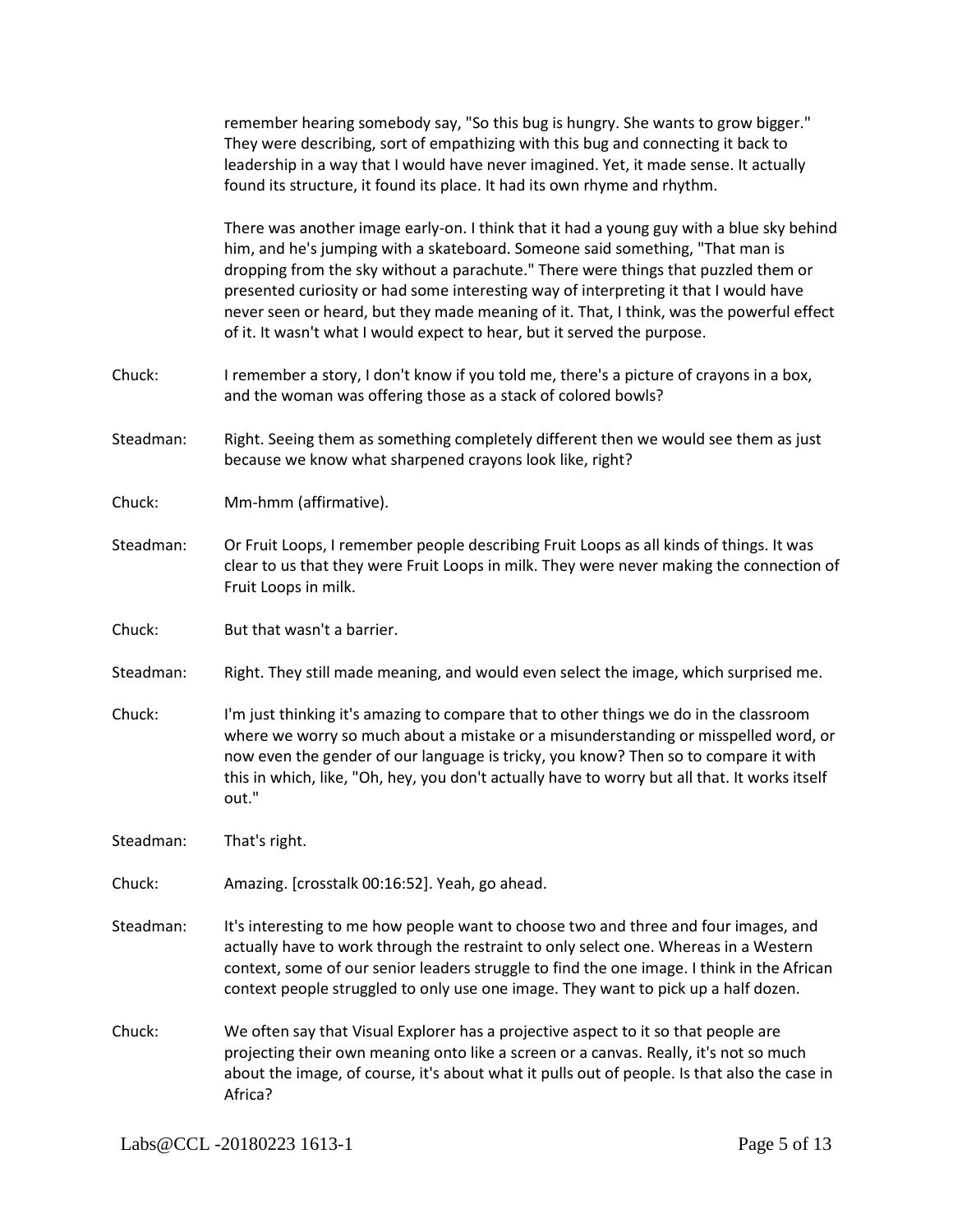- Steadman: Yeah, maybe even more so. I hear people wanting to jump so fast to a story because the picture almost frames a story for them. They see a boat on water, a bigger boat in the distance, and they have this intricate narrative about what's going on with the small boat and the big boat and the people on them, and trying to slow them down to actually talk about what they see in the image. One is a sail boat, one is a steam boat. The ocean is raging, whatever those things are. They want to talk about the narrative, they want to talk about the story that immediately seems like it's been written. It seems to have taken shape and been there for a long time, and they're there just to interpret it for us. Slowing them down to actually look at the image is harder in the African context, I think, in many ways than in the Western context.
- Chuck: Interesting. It's a very storytelling kind of world, I think. Is that so much different than the West? Is it accurate to say that there's something culturally different in which stories are more prominent in Africa than maybe in the West?
- Steadman: I'm going to lean a little bit on some expertise here. I've certainly trained many more than 10,000 African friends, many more than 10,000 Western friends. There is definitely a difference in the readiness and availability of story to the African mind compared to the Western mind. We'll often ask people to select an image, and when they're constructing the meaning of it they're tying it to some experience that they've passed through. The filter is often, "I had a boss that was like this," or, "In my last job this happened, and I connect it to this." The African stories are rich and varied, and they don't feel like they have to be constrained to their own personal experience. There's a playfulness to it, and it's powerful.

It's a great thing that you get to experience someone almost creatively making something up. To my ear it might, at first, have sounded almost childish, but I think playful is the better understanding. They're not constrained by experiential limits or the things that we pass through. Yeah, our Western friends, Global North, sort of struggles to frame the big story, whereas the African struggles to actually press the story into the constraints of normal experience.

- Chuck: Yeah, fits that in. The purpose of VE, we think, is to help people be understood by each other, and to create some meaning in common that wasn't otherwise there. I just want to press this because I was taking it for granted, but I want to check. Is that also what happens in Africa? Are people able to use these images to make themselves understood by each other, and then to create something in common that wasn't there before? I guess the alternative would be that somehow they're talking past each other, or these are just sort of decorations on sort of their everyday life that don't really matter. Does this actually get any work, I guess is what I'm saying?
- Steadman: Yeah, it does get work done. I think maybe the method that you and I may know really well, I take it for granted that you know this, perhaps developed out of a need to give a little bit more structure. Let me just walk us through that real quickly and then explain what I mean by it. We use Visual Explorer like we have in classrooms in the West or in North America. We ask people the question, "What is effective leadership? Choose an image." We walk them through our star model so they have time to talk at a table group. Almost immediately following that, not universally, but nearly universally, in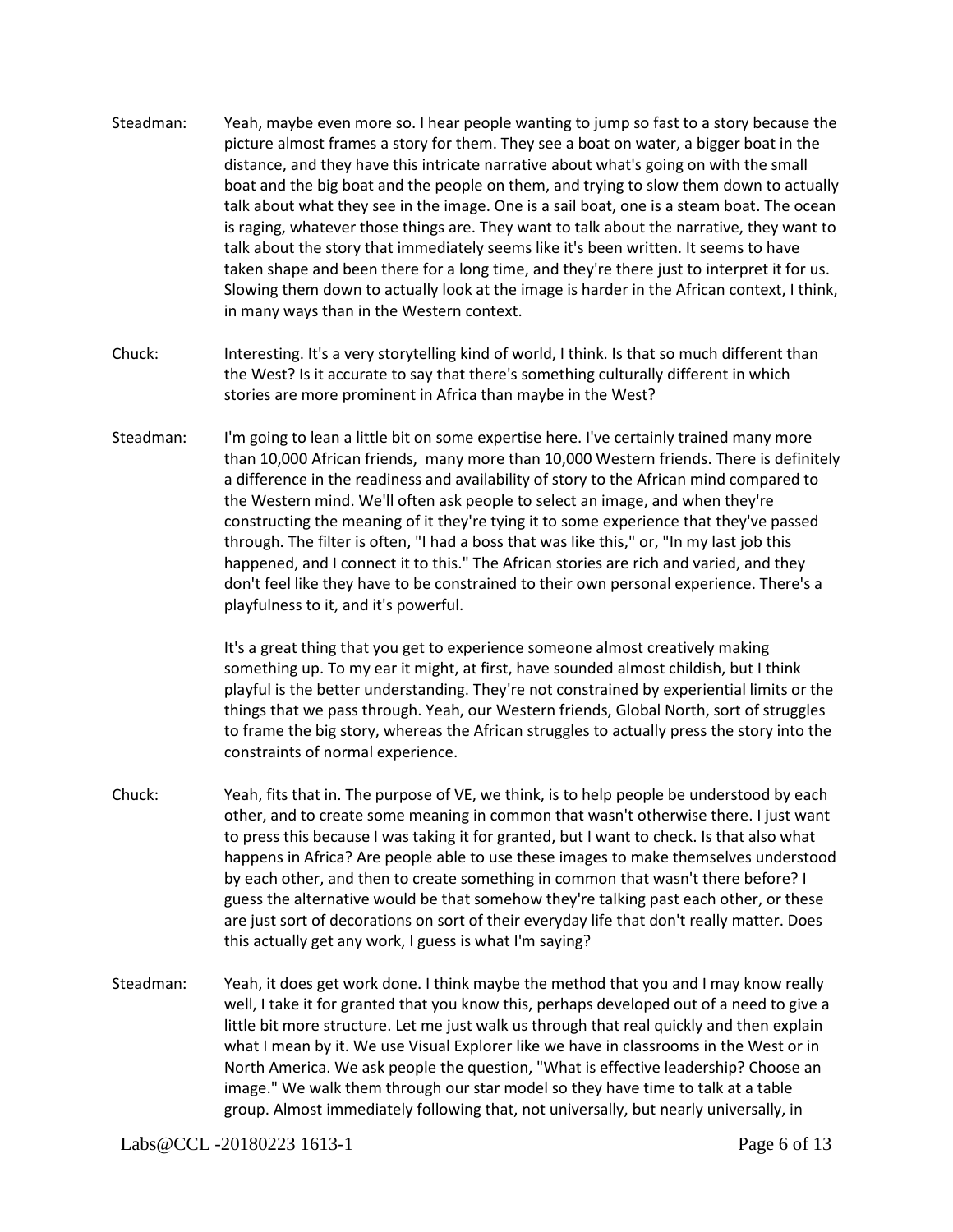other words, all of our facilitators and trainers know to link this next step. We teach direction, alignment, commitment very briefly, usually not using a Venn diagram. I know that CCL in the north, or Global North, prefers the Venn diagram version of DAC, but we teach it using the three-legged stool.

Then we get people up on their feet, and we have them map to direction, alignment, commitment as a three-legged stool. Initially, I have to say, I confess, one of the reasons I did this was to get my images back. A lot of my friends wanted to tuck their image into the materials and keep it, and I needed to be able to reuse the deck multiple times. Initially, I was thinking, "Well, this is a great way to have them map, but I also get my images back." Then the mapping process was where the meaning to direction, alignment, commitment really took place. I learned quickly that people could frame whatever their narrative was or whatever their story was somehow back to this idea of direction, vision, alignment, resources, bringing people together, sorry, and the goal orientation, getting the job done, getting across the finish line.

I would just say that that became universal. People are able to do that step, and say if it had to do with all three, or if it had to do with one particularly. That was a powerful step. That was really profound thing that we learned. You can imagine after tens of thousands of takes on that you learn about non-government organizations and where their strong leg is, weak leg is. You learn about government organizations, where their strong leg and weak legs are. You learn about private sector, corporate world, particularly in the context of Africa, where their strengths and weaknesses are. That's been a huge gift in terms of compiling a lot of data over a lot of years into to the facilitators' minds that repeat that exercise.

Chuck: Cool. I think, actually, a little bit of a dive into DAC might be appropriate here because you've tied it closely to VE. It's kind of a core move in the whole repertoire. I see maybe some synergy there because we like to think that DAC helps deconstruct leadership a bit for people because people have these preconceptions of what leadership is. Sometimes if you just use the word leader and leadership you get a stilted answer. We've found that if you talk instead about the outcomes, direction, alignment, and commitment, then they say, "Oh, that's what you mean." It puts them in a different space, as we like to say, it doesn't always have to come from the leader, so it opens the space more.

> Then, of course, VE is something that opens the space more I believe, right? It's a little bit harder to get stuck in a stereotype of leadership if you're picking from these images that include food and animals and so forth. Could you just say a little bit about the DAC model in Africa, maybe in parallel to all this? Does it do those sort of things? Does it open it up in that way? Then, if you could just sort of include Visual Explorer in that because it sounds like you're actually using the two in tandem to reconstruct leadership for people, or help them construct if for themselves.

Steadman: Yeah. I mentioned at the very outset of this conversation the mental model shift that VE provides for people just coming to a classroom, breaks the mental model that they're going to be spoken to from the front of the room. I think, as well, I'm open about the fact that there's a mental model shift that we want to take place. I talked about it as front-of-the-mind, sort of back-of-the-mind. In other words, I talked about the fact that I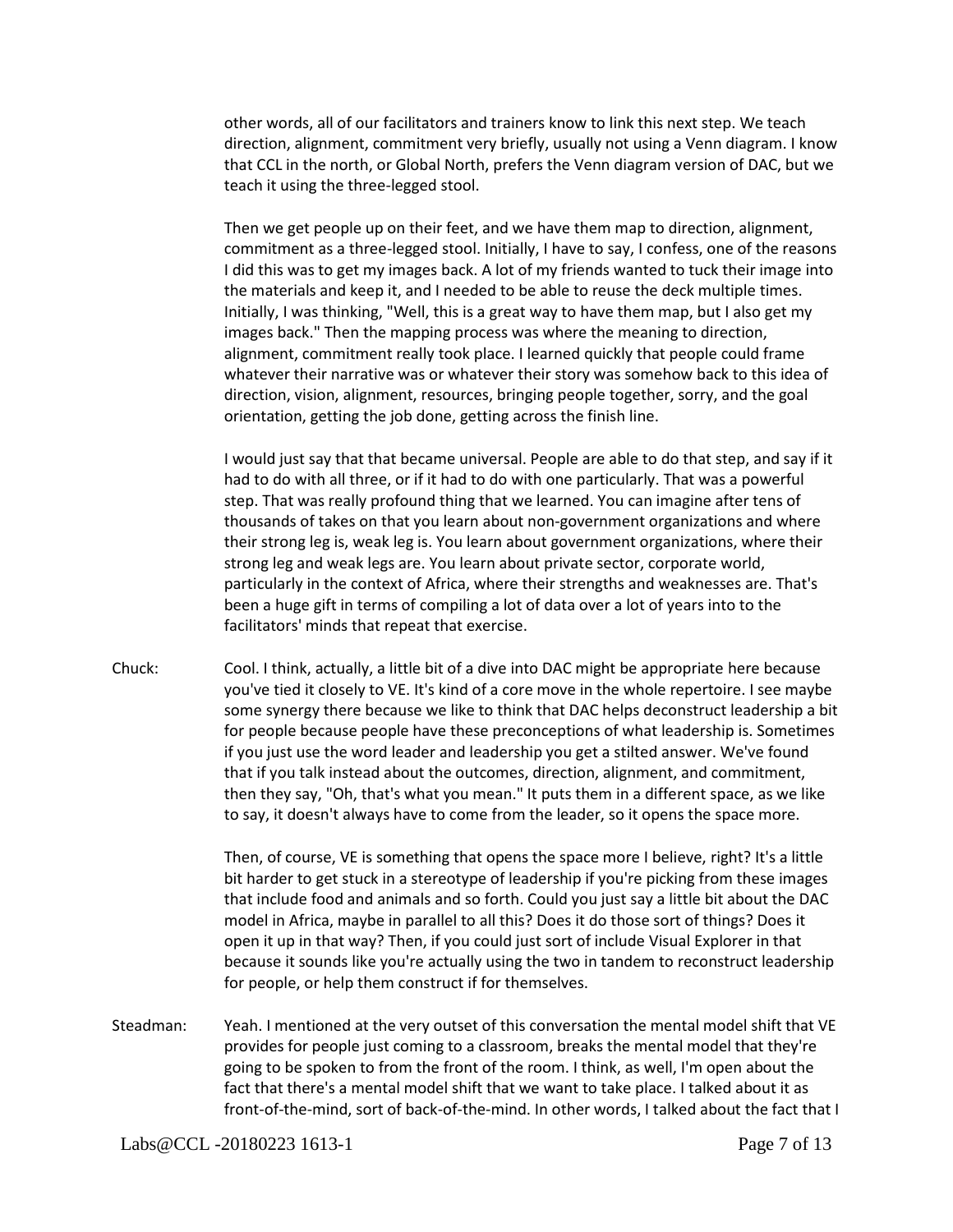can take a microphone and put it in the face of anybody in an African market in a capital city, and what I'm going to hear is, if I ask the question, "What is leadership?" Politics, power and position, politics, power and position, those are going to be the front-ofmind mental models. I think if we went to Washington D.C. today and I said, "What is leadership?" to somebody out on the mall, as an example, they're going to think about politics, power and position as well. Even in the Global North, Western world I think that's true.

Then what Visual Explorer allows us to do is actually get at a deeper mental model, the outputs of effective leadership. When people come around common work, do we see things like direction, alignment and commitment, vision, getting people on the same page, getting across this finish line goal orientation? Those are unlocked by way of Visual Explorer. They have these deeper mental models. They don't think position, politics, power. They actually do think direction, alignment, commitment, and they're able to map to that. The other thing that is really powerful with this is when they map their image, which they can't forget. In other words, I've gone back, and I've asked people five and 10 years after a program, "Hey, you remember the program you came to. Do you remember that exercise Visual Explorer with the images? What was the image that you selected?" And five and 10 years later people can describe in vivid detail that image. Well, what they also remember is direction, alignment, commitment because they mapped to it.

There's this sense in which Visual Explorer provides for us, I think I said this yesterday, a neural glue. It makes it sticky in a way that you can't take it away from the individual. Once I've taught DAC, and I put it down in a big triangle on the floor, and people have mapped their image to it, if they map to all three they can see D, A and C, and they can see where they actually map to. If they said it was all about vision they can actually understand that three-legged stool as an output and visualize for the rest of their life direction, alignment and commitment. They hold on to it. It becomes sticky in a way that can't be taken away from them.

I think we've repeated that exercise, again, to probably more to half a million people, well over 500 thousand by now. I was talking to European Center for Electoral Support, and realizing that they've trained almost 200 thousand people with our direction, alignment and commitment and VE models without us. Well up over 750 thousand plus people now, likely, have used this same methodology and been having direction, alignment, commitment burned into their brain using VE as a tool.

- Chuck: Mainly in Africa, Middle East?
- Steadman: Yeah, predominately Africa.

Chuck: Predominately Africa, fascinating. What are the other questions I have there?

Steadman: You asked some questions like, "When was the first time that I used VE in Africa, and what did learn?" Some funny things. [inaudible 00:29:57] Uganda, we had 40 NGOs that showed up for a workshop with Patricia O'Connor, David Day, myself, my wife, Alissa. I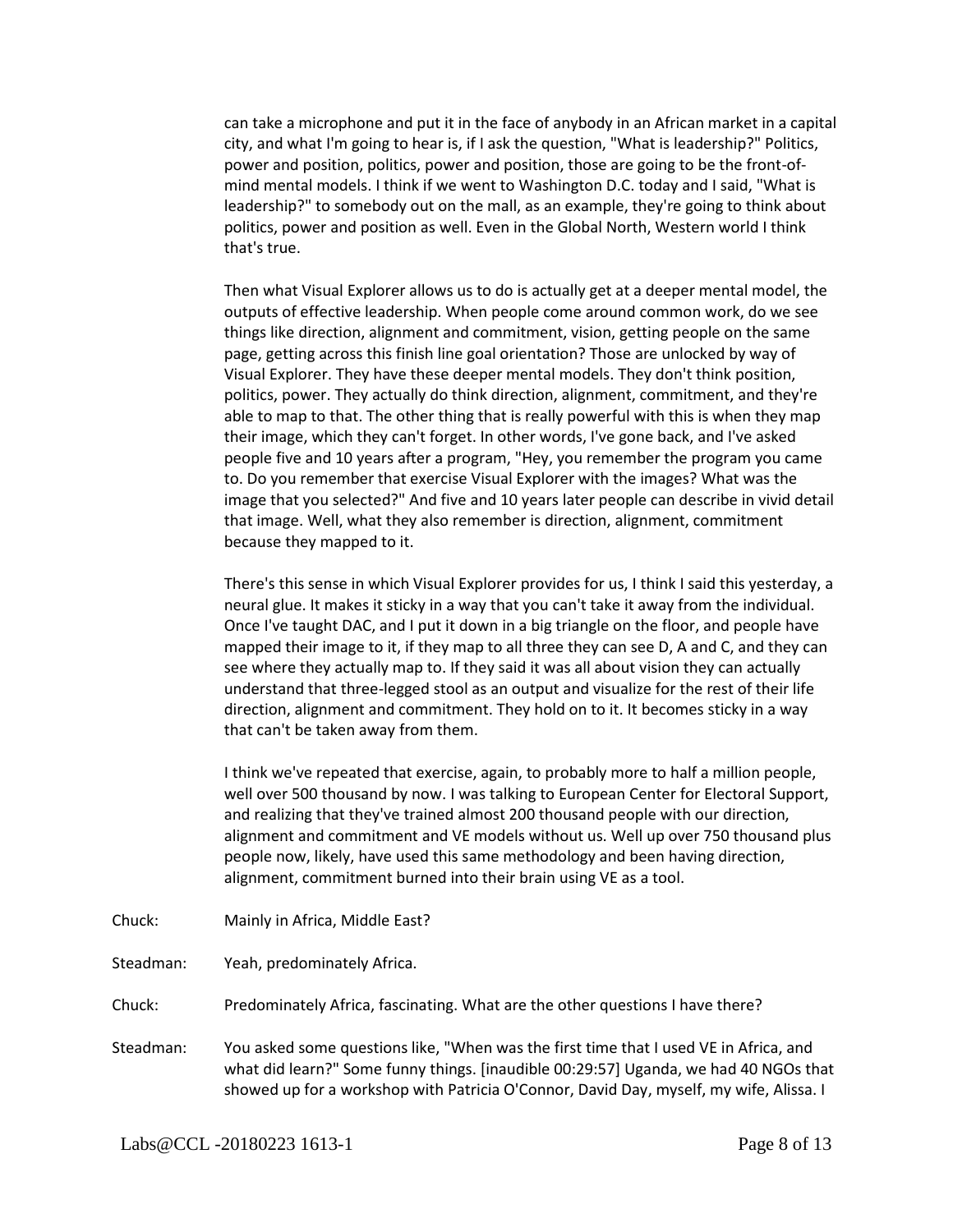remember like it was a monsoon. Water was not only pouring down outside, but it was actually pouring down the inside walls of the classroom that we were in, so our flip charts were getting wet and falling off the walls. Visual Explorer had been placed on tables and, in some cases, on the floor. We were having to pick it up off the floor because it was getting wet. I remember just the difference with no power and realizing that we had to use flip charts, so it wasn't just that it was a good methodology for bookmarking, but a really powerful tool in a low-power environment. Just protecting Visual Explorer became a trick. I had all these waterlogged decks after that one experience.

I remember, and you've heard the story before, of going to [inaudible 00:31:02] in Kenya. It was probably the second training that I had ever delivered independently on my own, so very limited experience. I was really proud to say early in the classroom experience that our work proudly involves everybody and engages everybody equally. I had only just finished that statement, and a blind man walked into the room with a guide to sit him down. Visual Explorer was the first thing that I was going to go to. I had this gut-wrenching feeling that I was going to be excluding this man by using Visual Explorer.

I quickly shifted gears, and asked the person who was with him accompanying him to kindly describe images until he found the one that he wanted. Then, the group described that image in much more detail, and this man was actually in tears by the end of that exercise talking about the gift that it had presented him to have the opportunity to, not only select images, it was two images that he selected, and then have those described to him, something that he always wanted, but rarely had the opportunity to slow down and hear from other people.

- Chuck: Very cool. Yeah, that's a great story, and whenever I hear you tell it there's always some nuance. That's great. We had written that up else where, but I'm going to recycle it into this. Yeah, Steadman, other stories ...
- Steadman: ... have to try to do to avoid tools that I didn't have enough of. Visual Explorer, even if everybody had to choose one of the images that were there, worked for 120 people. I carried that out longer, and it was just a really powerful exercise. It worked well. Dave Altman said, "Go deliver this program to this group of NGOs in Addis Ababa. It'll build character. It'll build confidence." It really did. It built both character and confidence as a result. VE was my saving grace in that because I could scale it up very quickly.
- Chuck: Other stories, colorful stories?
- Steadman: One of the questions you asked was, "Who all has these stories?" I would say all of our African facilitators and practitioners have them. I think one of the most unusual stories that I've had was going to the Somali region of Afar, A-F-A-R. This was passing through to the east in Ethiopia. We had to go out where there actually were no roads. I had to drive for about a full day across rivers, and got a chance to have my first real off-roading trip. We were going to train a program called Leadership for Educators in the Afar region. This was a group of people who lived in tribes in and clans. They were pastoralists, so they were always on the move. They were coming together sort of in the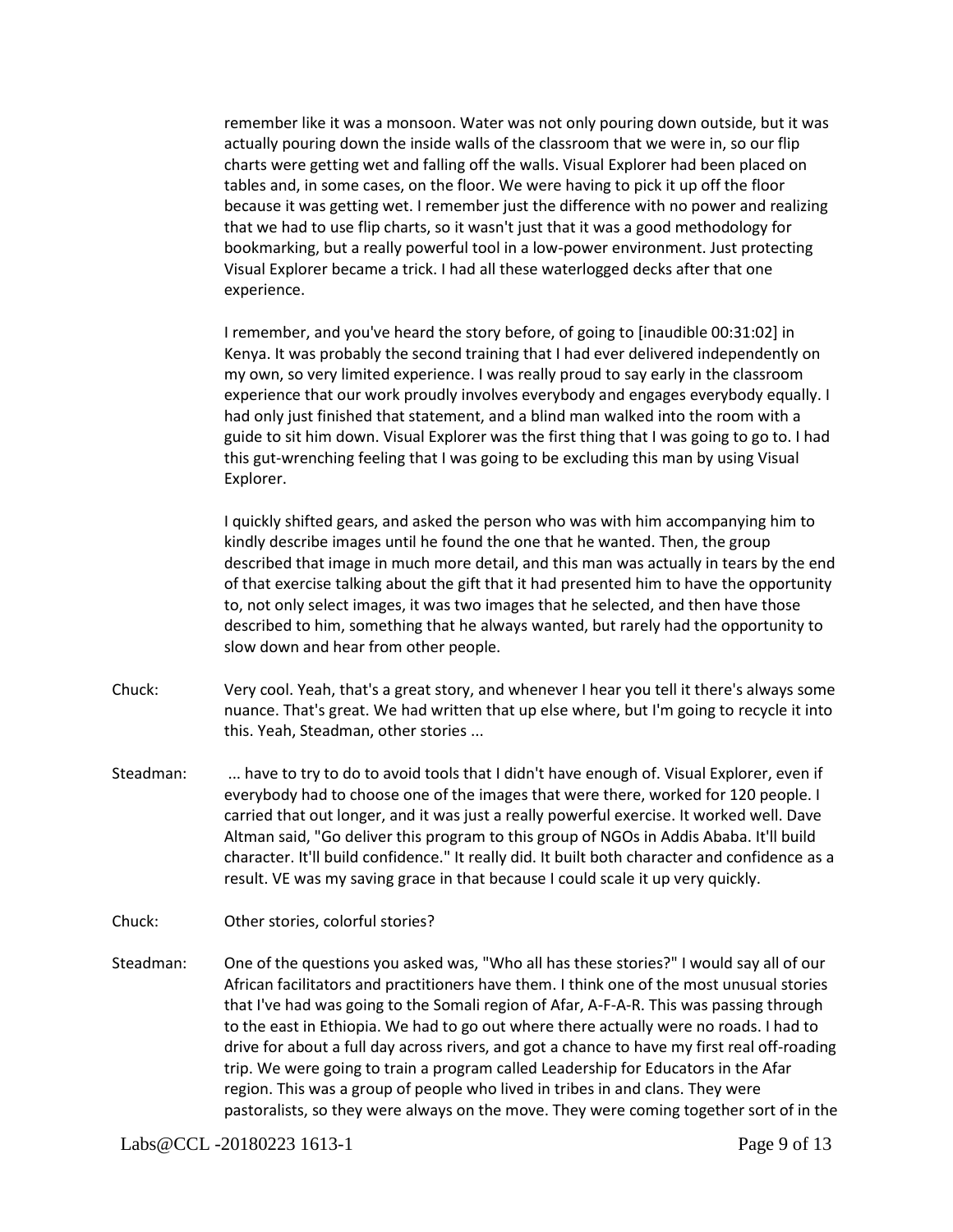capital region for this program. I had Garrett with me, who was going to serve as translator. He spoke the local Somali dialect and language.

We got there, and I expected to be able to write-up flip charts and have him translate that into Afarian, or the Somali dialect that we were working in. We learned very quickly that they were completely illiterate. It's sort of heartbreaking. These were educators. These were teachers, but they were completely illiterate in that region. I had three days of training that I was supposed to deliver, and suddenly I'm realizing that nothing that I write on a flip chart is going to be understood.

I took a step back. I thought of all the stories that I could tell and all the experiential activities that I had sort of tucked away in the back of the truck and things like Visual Explorer that didn't have languages. I also used leadership metaphor explorer just without the tags being highlighted. The two visual tools were sort of significant day-one, day-three activities. I told about 20 stories, and it was a group of 25 people that were the recipients. It was a training the trainers. It was evaluated, and in the course of two weeks they had scaled that up to 2,800 people, and told those stories and, actually, retold their own narratives of Visual Explorer.

You can imagine without the picture being there people sitting and saying, "I chose this image, and this is what it looked like, and this was the meaning that it had. Then he chose this image, and this was the story that he told." They didn't even have the images to actually reflect back to, but they were telling the story of Visual Explorer, and telling the stories that we had told in narrative form to 2,800 people. You see how these things can overcome and unlock and reach people everywhere, and it gives a great deal of dignity to even people who don't have written language skills like you and I have.

- Chuck: Wow, that's a great story. I love that. Other stories? I'm trying to think of the time you and I have done some stuff together.
- Steadman: Yeah, I'm usually good with being primed. I think of a lot of storied, brother. I love places where Visual Explorer looked really unique and powerful in place. The first program we ever delivered in Israel, we rented-out, I didn't rent it out, but our host rented-out a museum. On the top of a building in Jaffa, the little town that's just south of Tel Aviv, we decorated the upper floor, which was open, and you could look out at the Mediterranean. It had, on exhibit, all kinds of sculpture and artwork. All of the different sizes of Visual Explorer that we have, so we had pocket-sized card decks, like the pokersized card decks. We had postcard-sized decks, and then 8 1/2 by 11 decks. We just collaged those all over the rooftop of this building. You can sort of imagine the sunlight and the Mediterranean air and all this artwork and sculpture around, and the images themselves just sort of came alive in that environment.

I've had the unique ability to lay Visual Explorer out in some fun places. I remember a castle-like structure at Saint Andrews in Scotland. I think you've seen the pictures before. The lighting was just really unique. At the headmasters conference the hundred oldest schools came together, and we used Visual Explorer with the headmasters to discuss leadership and education. Yeah, just, again, lighting and unique spaces like that as a backdrop or the tool itself.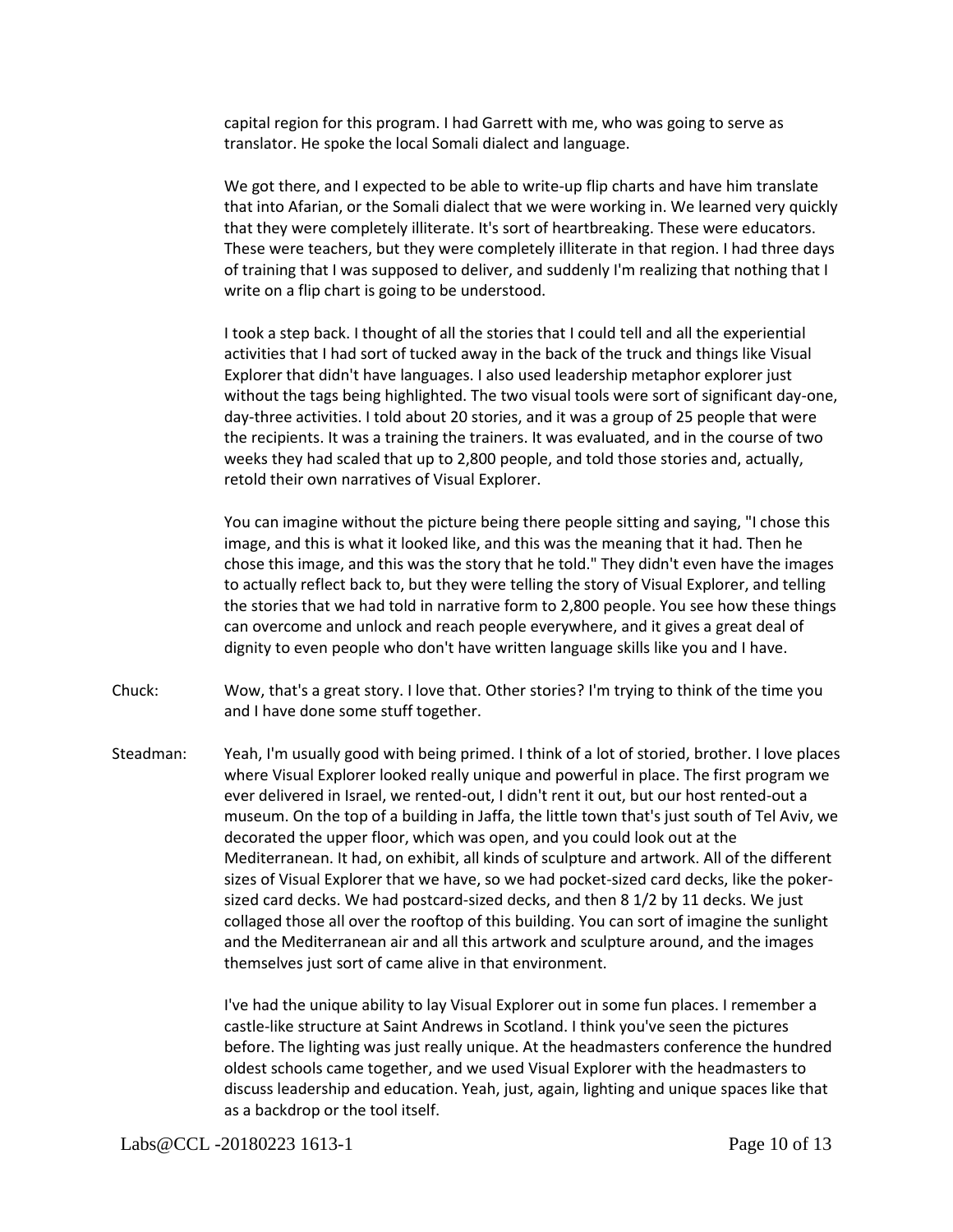Maybe one of the most impressive things, and CCL struggled was it going to work, we had at ASTD myself and Jennifer Martineau, Lyndon Rago co-hosted a session. Ken Blanchard was in the room next door competing for people. We had almost 1,500 people show up for our session. It was this massive auditorium, and we had asked for round tables. We had round tables of 12. We had four sections. We had paper on the floor right down the middle, and as people came in we had them post comments along this time line. Then we had Visual Explorer, the leadership metaphor explorer, values explorer and social identity. We, basically, were able to serve 1,500 people, rotating them through those four in groups of like, I don't know what that was, about 400-plus. It was really remarkable to sort of be able to quickly describe the activity, and then see them sort of self-manage in a huge group. We learned from that what was possible.

I remember training 2,000 people in Gambela. The way we got the 2,000 people to come together was that we would give these women, who were sort of our recruiters, 30 bandanas all the same color. You can imagine a woman goes out with 30 yellow bandanas or 30 orange bandanas, red bandanas, blue bandanas. They recruit women in the community to come back with them. Everybody stays together because they have their colored bandanas in common. They move round a park where we have seven different stations, and Visual Explorer is one of those stations. It's laying out under the mango trees, and people are able to self-facilitate and walk through Visual Explorer coupled to direction, alignment, commitment.

I've gotten to see that tool used in scale in auditoriums where we just placed one image underneath a chair. We often say the image chooses you. If you don't like the image, trade up with somebody that is, perhaps, in your row, or there's a couple of extra images down at the end of the row if you want to trade them up. Just to watch an auditorium really come alive in rows where people aren't used to being able to talk, but suddenly they're seated on the back of the chairs, and they're turning around and forming their own clusters. The problem is pulling them back into subject matter expert mode where they're seated and attentive to the front of the room again. The volume goes up and the energy goes up on the room, and you transform a space where 2,000 people are seated. I've seen that multiple times. It starts to hit you that, wow, it's probably well over a million people that we've trained with these methodologies, and that's pretty heady.

- Chuck: Amazing. What I'm hearing is some of the aesthetic qualities associated with this tool. It's not just that the images themselves are pretty pictures, but you're actually referring to the environment and that somehow the images resonate with the environment. It makes use of the environment, they take up space, requires browsing. You're almost setting up the environment as if it was a art museum or performance art, actually. It sounds like performance art. It's [crosstalk 00:42:51] it's visual.
- Steadman: You seen first hand. When I say that I put them down like breadcrumbs, I've done that multiple times where I would put images in a row leading into a room. Somebody walks down a hallway, and they may have multiple choices of where to go, and the images capture their attention. You see people forming around them and talking about them. I think it was probably at a ILA meeting that you and I did that in Barcelona and caused a big stir. People wanted to put the images up, and we didn't even take credit for whose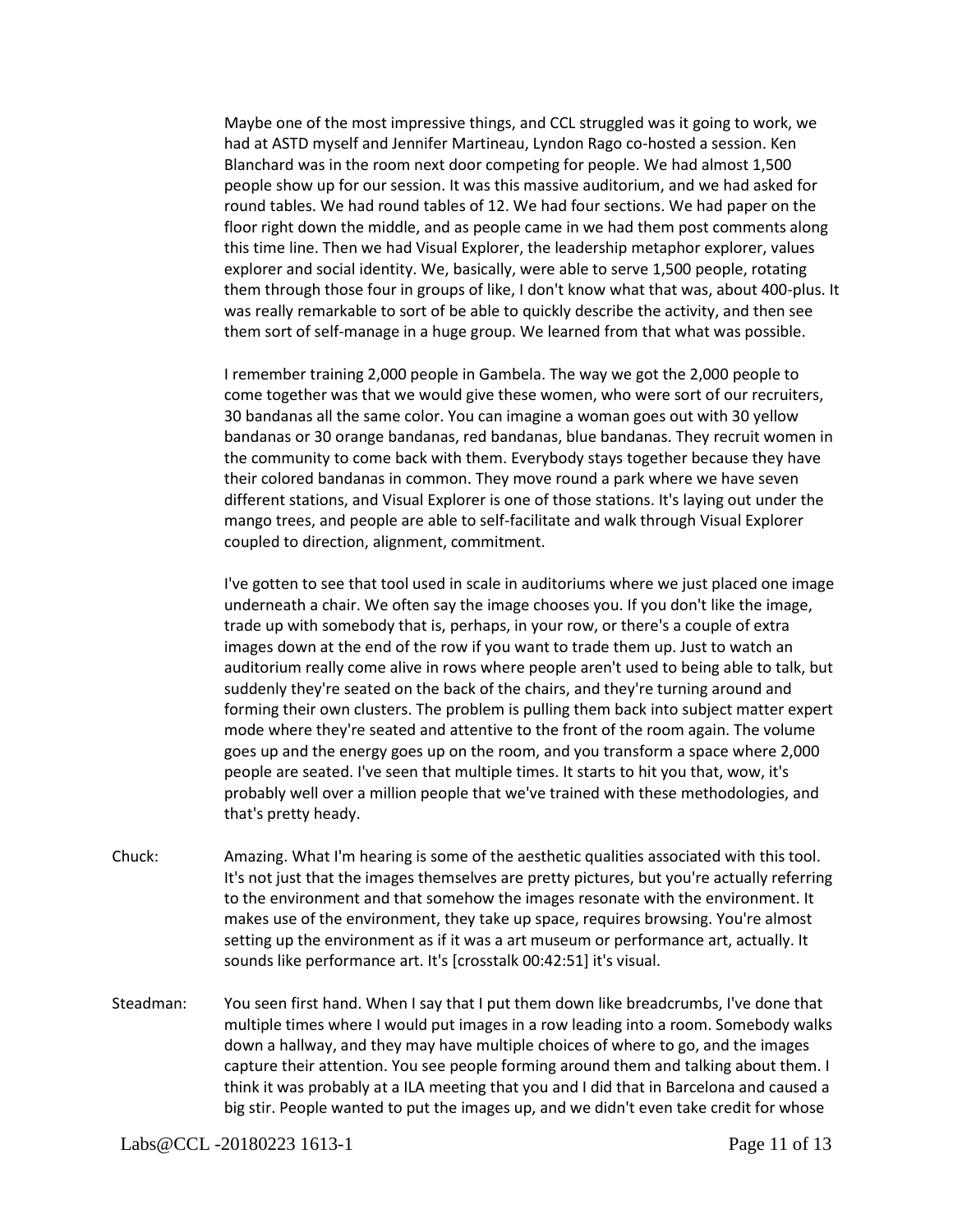they were. We just watched as people sort of self-managed themselves and figured out what to do with them.

- Chuck: Do people ever create their own version of Visual Explorer or riff on it? Sometimes we've had people tear images out of magazines. We've had people draw, we've had people go to art museums. We've discovered you could put other things in the middle. You could sort of mimic some of the Visual Explorer stuff by using other objects and so forth. Anything like that?
- Steadman: Oh, yeah. Object Explorer or Memento, I think we've use the frame and maybe done it a little differently, we got the form more powerful. Going into an art museum and just asking people to take an image with their phone is a great way. Actually, using phones and the power of everybody's got a camera with them, and asking people to take a picture from an outside walk, and then creating the same sort of meaning-making around that exercise is a great tool.
- Chuck: You've done that in Africa?
- Steadman: We've done that in Africa, yeah. We've done that in places like the UN halls, as an example, and German Development Fund where there was a lot of artwork on the GIZ hallways. A great story, I loved this one. I was at World Vision in Washington, D.C. I told people to go out and select an image and bring it back to the classroom for discussion. World Vision had a lot of beautiful images on their walls of children, water work, things from around the word that looked a lot like our Visual Explorer images. In fact, I have a picture of me holding a VE image up against a picture of an ox plowing a muddy field. It was almost the same image, but two different oxes, two different muddy fields. Well, two of my participants took pictures off of the walls of World Vision and brought them back to the classroom to their tables, and I loved it. I didn't argue with it at all, and it was great, it was powerful, and it fit well with the occasion.
- Chuck: Beautiful. I'm remembering our experience with the African Union, which was a real treat for me to be there and be doing some of these things with you. I think all of the kind of things we're talking about were present. I remember in particular that there were a few of us facilitators. We were actually doing discovery work, so this was not like classroom, per se, but this was discovery for organizational change, which, maybe, is worth noting that we used the images that way. It was a little intimidating because there were so few of us and so many of them. We were stepping into the middle of something, and it's fraught with concern, and people would actually challenge us and our authority. I remember, then, being able to sort of make a left-hand turn and say, "Hey, okay, we're going to look at some imagery and talk about it." I remember it settled people down, it invited them in. It helped people laugh. It just diffused things. I felt, all of a sudden, part of the group, not bothering them.
- Steadman: Yeah, I remember, actually, watching. You were facilitating, and it was probably one of the first of those exercises. We walked into a room, and people were quickly coming in and sitting in these, the rows with up, literally, like amphitheater style. They had microphones in front of them where they could press the button and speak, and they loved the power of the microphone. I was rapidly trying to push the microphone down